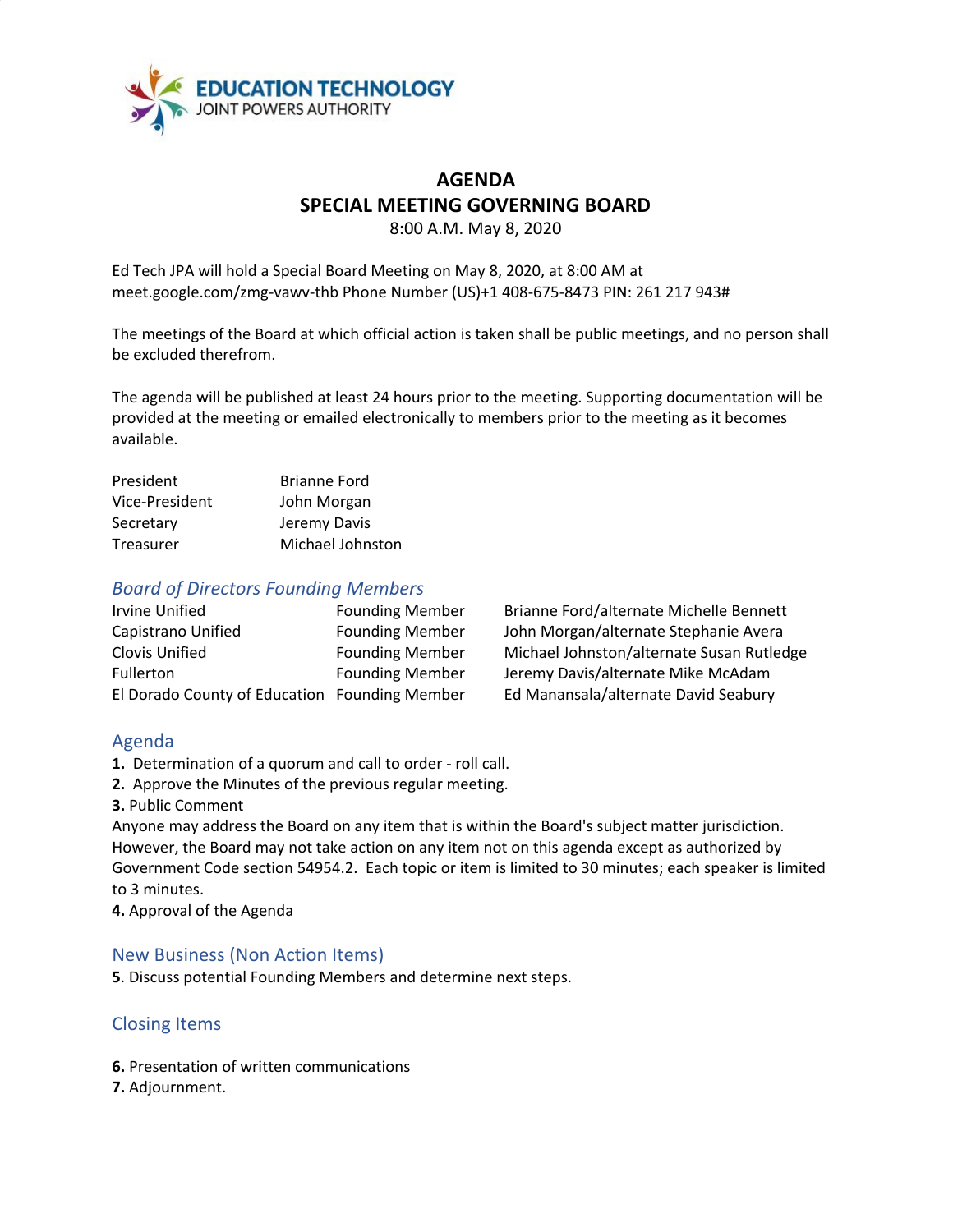

Telecommuting members of the public who wish to address the Board during the Board Meeting must complete the provided form at

[https://docs.google.com/forms/d/e/1FAIpQLSftY2BfvJ3H7oQQQSV6-8qwJeZtw7iSATVivJkG\\_1wF3SWBr](https://docs.google.com/forms/d/e/1FAIpQLSftY2BfvJ3H7oQQQSV6-8qwJeZtw7iSATVivJkG_1wF3SWBrQ/viewform?usp=sf_link) [Q/viewform?usp=sf\\_link](https://docs.google.com/forms/d/e/1FAIpQLSftY2BfvJ3H7oQQQSV6-8qwJeZtw7iSATVivJkG_1wF3SWBrQ/viewform?usp=sf_link) prior to the start of the Board Meeting.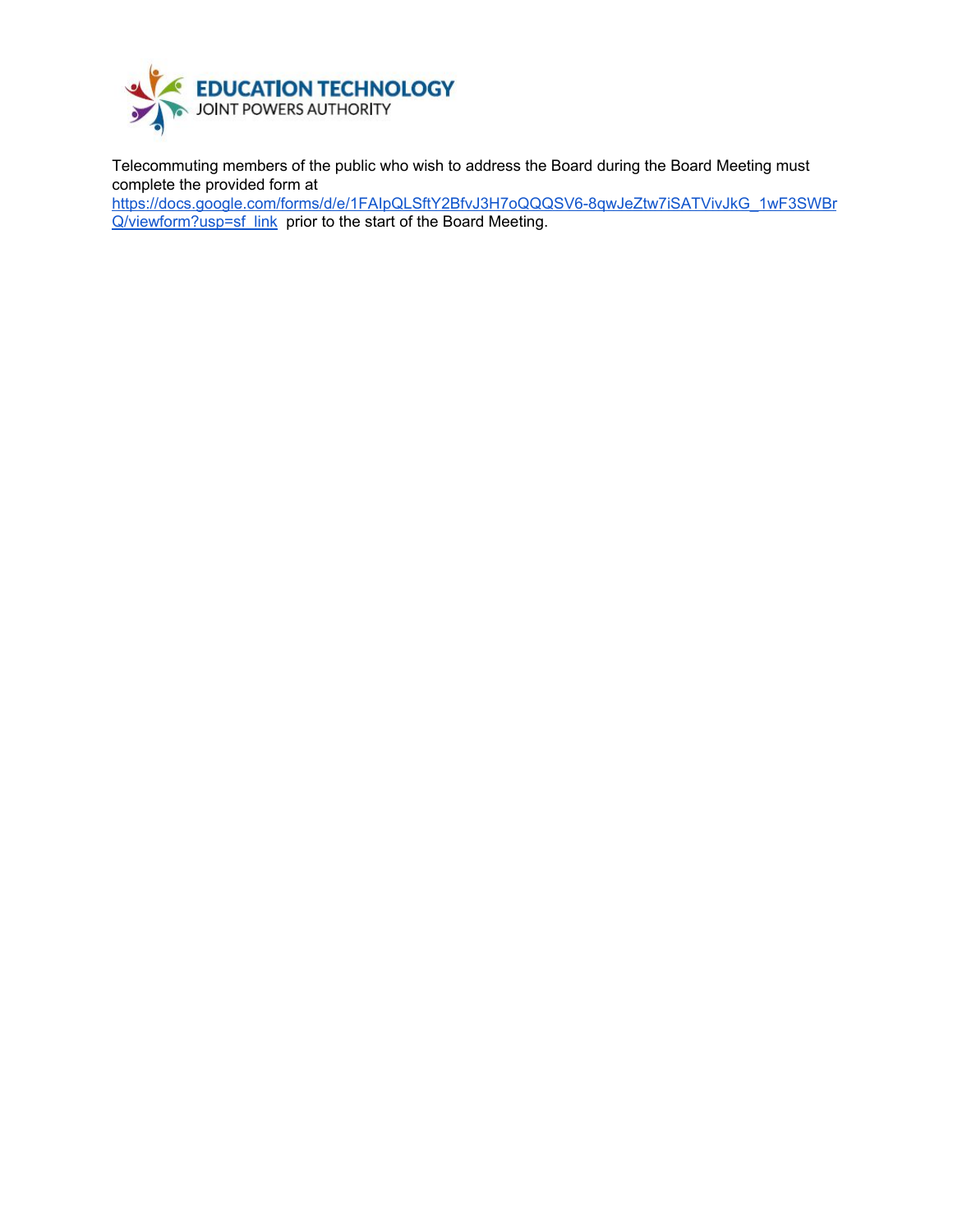# **EDUCATION TECHNOLOGY JOINT POWERS AUTHORITY**

**Minutes** 

**REGULAR MEETING OF THE GOVERNING BOARD** 

April 30, 2020 1:00 P.M. Google Meet and Procurement Center 5050 Barranca Parkway Irvine, CA 92604

## **1. CALL TO ORDER**

Minutes: Brianne Ford called the meeting to order at 1:02 PM.

## **2. PUBLIC COMMENT**

#### **None.**

Anyone may address the Board on any item that is within the Board's subject matter jurisdiction. However, the Board may not take action on any item not on this agenda except as authorized by Government Code section 54954.2.

#### **3. ROLL CALL**

Present: Brianne Ford with Irvine USD

Present by Telephone: David Seabury with El Dorado County Office of Education Michael Johnston with Clovis Unified School District John Morgan with Capistrano Unified School District Jeremy Davis with Fullerton School District

## **4. APPROVAL OF MINUTES**

**Motion Passed:** Approve the Minutes from the March 26, 2020 Regular Board Meeting.

Passed with a motion by Michael Johnston and a second by Jeremy Davis.

- Yes Brianne Ford
- Yes Michael Johnston
- Yes David Seabury
- Yes John Morgan
- Yes Jeremy Davis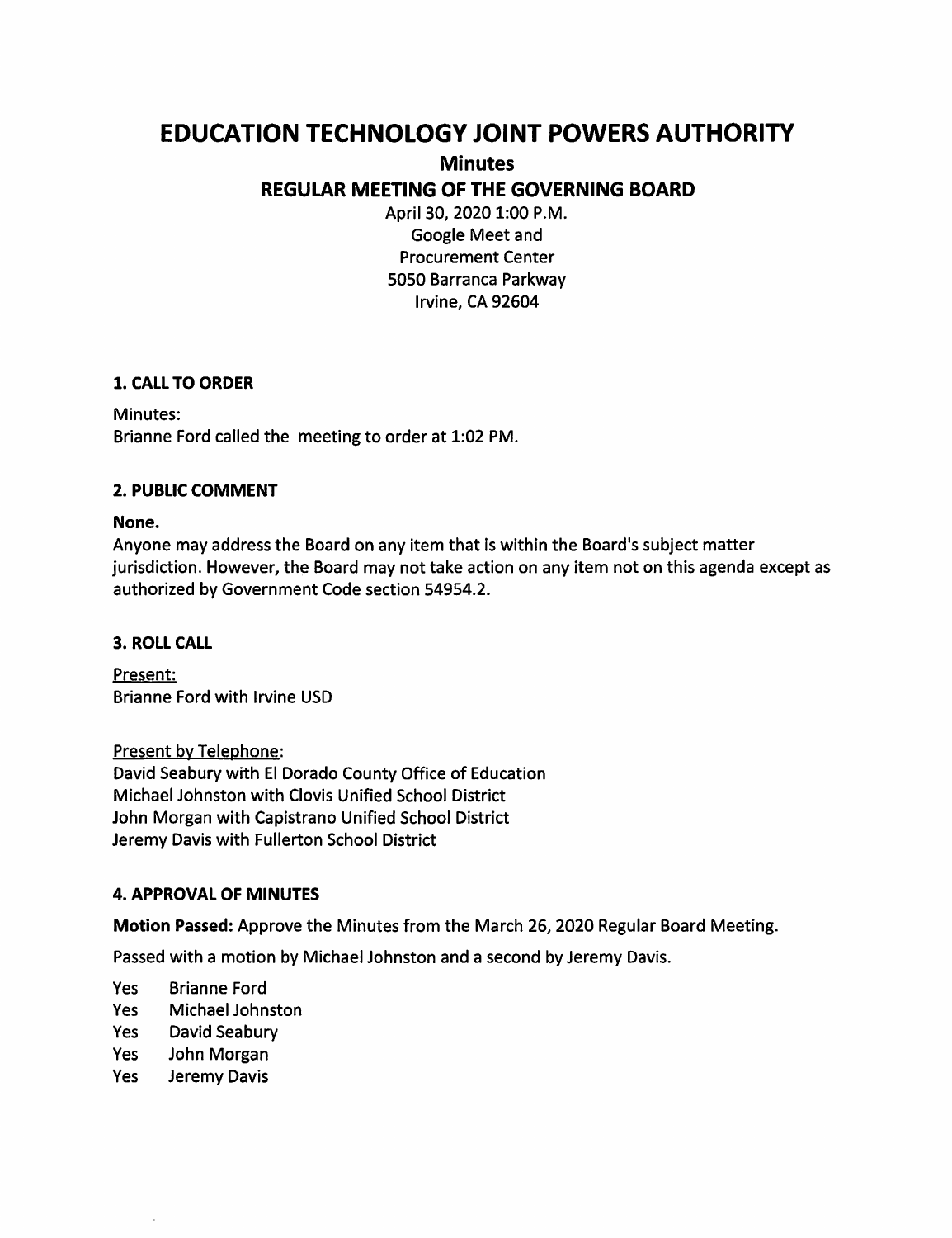#### **5. APPROVAL OF AGENDA**

#### **Motion Passed:** Adopt Agenda, as presented.

Passed with a motion by Michael Johnston and a second by Jeremy Davis.

- Yes Brianne Ford
- Yes Michael Johnston
- Yes David Seabury
- Yes John Morgan
- Yes Jeremy Davis

#### **6. ACCEPTANCE OF BOARD MEMBER REPORTS**

Minutes: Board Members shared updates.

### **7. ACCEPTANCE OF TREASURER REPORT**

Minutes: The 2020-21 budget and the potential to add new founding members were discussed.

#### **8. ACCEPTANCE OF STANDING REPORTS**

**8.a.** Membership Minutes: New Associate Members and Founding Members were discussed.

**8.b.** Communications Minutes: Communications with members and vendors and the CASSO remote presentation were discussed.

**8.c.** Procurement Minutes: Status of contracts and procurements were discussed.

#### **9. ACCEPTANCE OF CONSENT AGENDA**

**9.a.** Ratify Approval of New Associate Members

**Motion Passed:** Ratify Approval of New Associate Members: San Marcos Unified School District, and Downey Unified School District.

Passed with a motion by Michael Johnston and a second by Jeremy Davis.

- Yes Brianne Ford
- Yes Michael Johnston
- Yes David Seabury
- Yes John Morgan
- Yes Jeremy Davis

#### **10. UNFINISHED AND OLD BUSINESS**

None.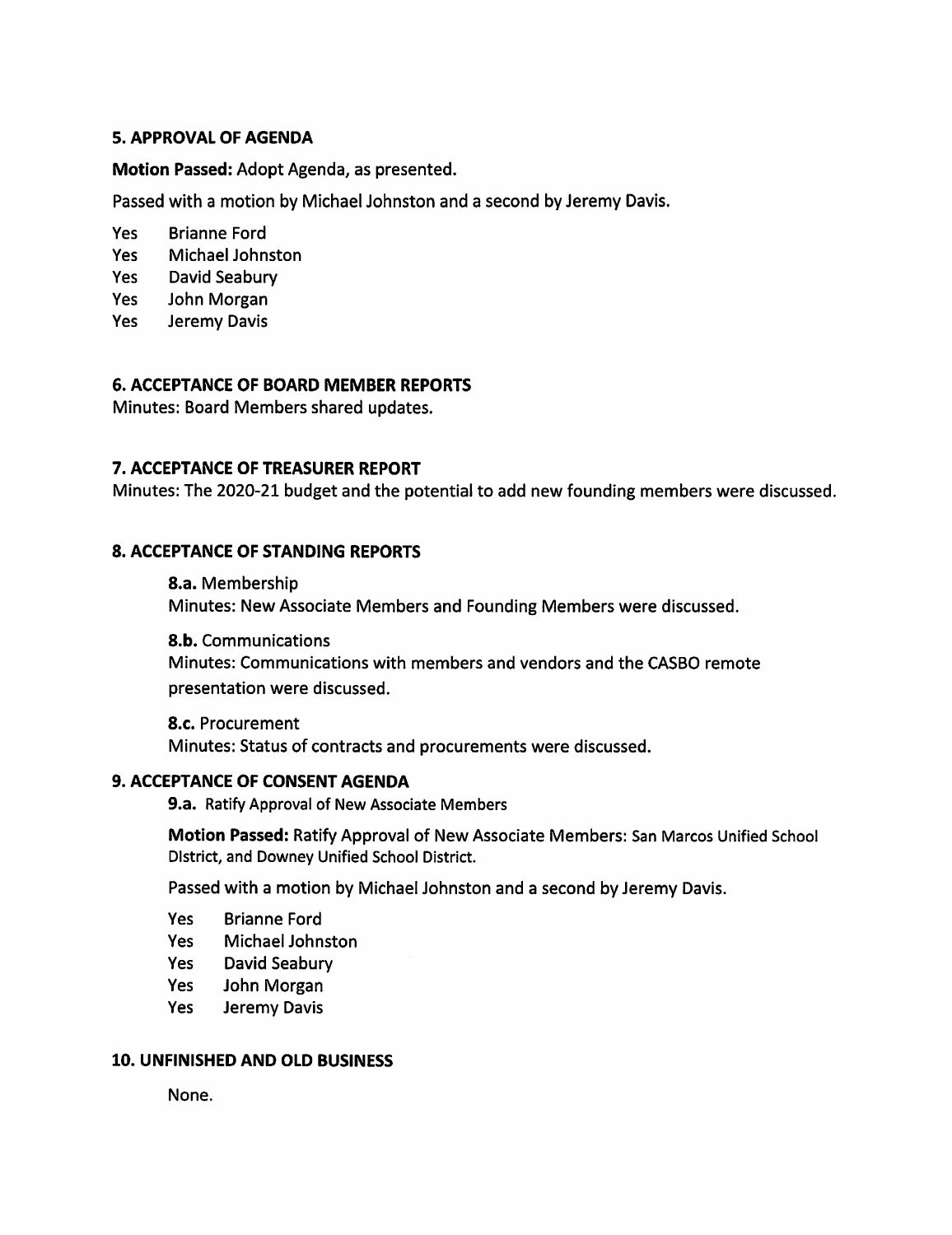#### **11. NEW BUSINESS {ACTION ITEMS)**

**11.a.** Approve Proposed Regular Board Meeting Schedule

**Motion:** Approve the Regular Board Meeting Schedule as presented, with the understanding that dates may change as needed by Board Members.

Passed with a motion by Michael Johnston and a second by Jeremy Davis.

- Yes Brianne Ford Yes Michael Johnston
- Yes David Seabury
- Yes John Morgan
- Yes Jeremy Davis

**11.b.** Rescind Award to lvanti, Inc. **Motion:** Rescind Award to lvanti, Inc.

Passed with a motion by Michael Johnston and a second by Jeremy Davis.

- Yes Brianne Ford
- Yes Michael Johnston
- Yes David Seabury
- Yes John Morgan
- Yes Jeremy Davis

**11.c.** Approve Amendment to Founding Member Operating Procedures

**Motion:** Approve the Founding Member Operating Procedures with the Timeline revised to show the Consideration of Applications as April to May, 2020 and the Board Review of Applications and Approval of Additional Founding Members as June, 2020. The line item for Founding Members to take to their board for approval shall be stricken from the Ed Tech JPA Founding Member Operating Procedures, as that is not an action taken by Ed Tech JPA.

Passed with a motion by Michael Johnston and a second by Jeremy Davis.

- Yes Brianne Ford
- Yes Michael Johnston
- Yes David Seabury
- Yes John Morgan
- Yes Jeremy Davis

#### **12. NEW BUSINESS {NON ACTION ITEMS)**

None.

#### **13. PERSONNEL ITEMS**

Minutes: None.

#### **14. REPORT OF EXECUTIVE DIRECTOR AND SPECIAL COMMITTEES OF ADVISORY COUNCIL**  Minutes: None.